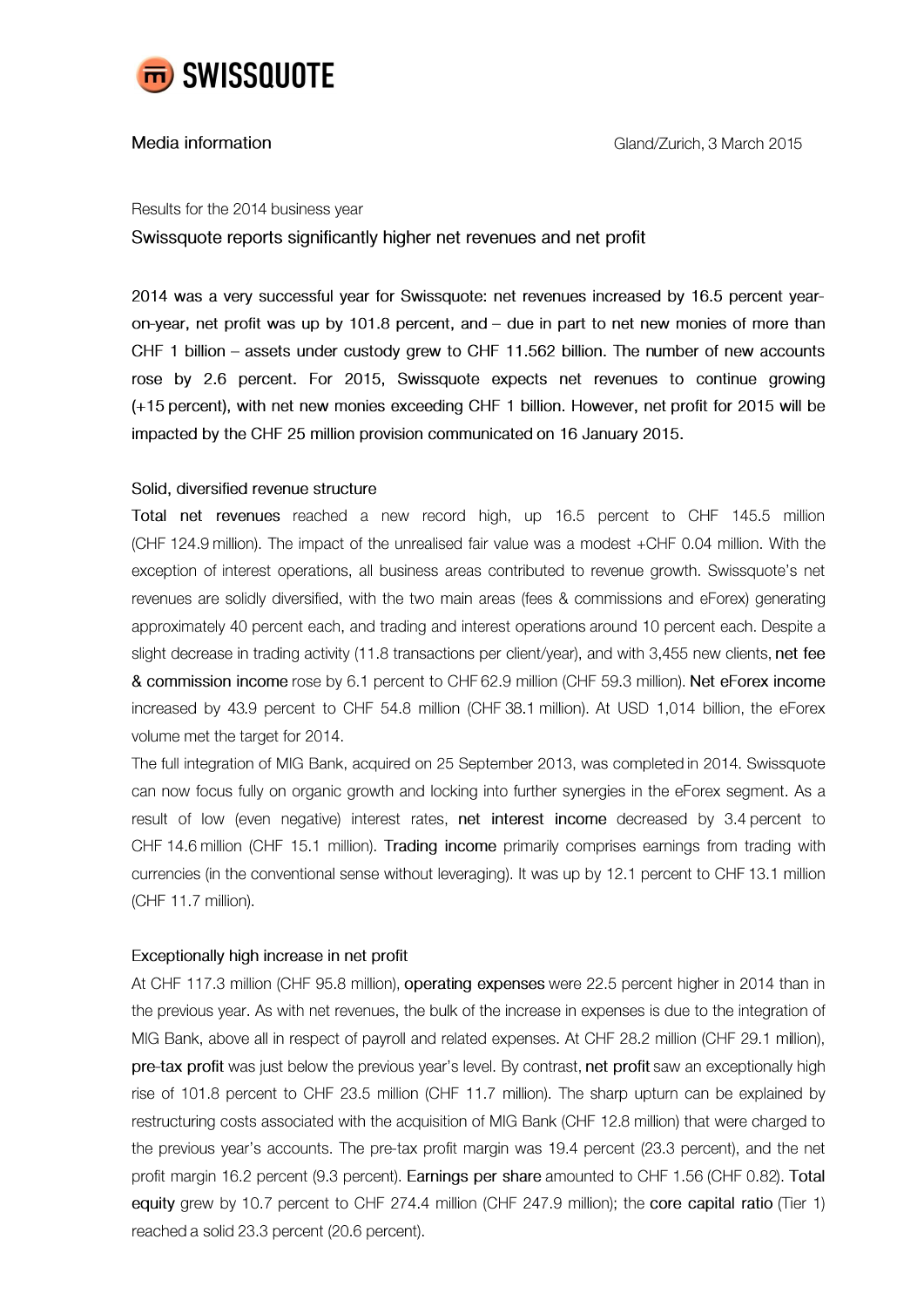

#### More than CHF 1 billion in net new monies

The number of customers continued to grow. The total number of accounts rose by 2.6 percent yearon-year to  $221,922$  (216,357). The breakdown is 166,941 trading accounts (+2.1 percent), 31,612 saving accounts (+1.8 percent), 1,210 ePrivate Banking accounts (+29.3 percent) and 22,159 eForex accounts (+6.1 percent). Compared with the previous year, assets under custody increased by 14.7 percent to CHF 11.562 billion (CHF 10.083 billion), marking a new record. As at end 2014, assets of CHF 10.500 billion were held in trading accounts, CHF 751.1 million in saving accounts, CHF 69.9 million in ePrivate Banking accounts, and CHF 241.0 million in eForex accounts. Net new monies grew by 41.2 percent year-on-year to CHF 1.081 billion (CHF 765.2 million).

#### Successful leading-edge ePrivate Banking platform

Launched last summer, version 2.0 of Swissquote's ePrivate Banking tool is one of the foremost leading-edge fintech platforms in the world. The new version facilitates automated investment in various currencies and various investment categories. The Swissquote Quant Swiss Equity Fund, which is managed using the same technology, was the third-best performing Swiss fund in the Swiss equities category in 2014<sup>1</sup>. The success of the new platform is also reflected in the ePrivate Banking figures, showing strong increases in the number of clients (+29.3 percent) and assets under custody (+106.2 percent) in 2014.

### Outlook on the 2015 financial year

Swissquote is expecting to see net revenue growth in the region of 15 percent and net new monies in excess of CHF 1 billion again in 2015. In addition, the long-term strategic partnership with PostFinance in the area of online trading, as announced in May 2014, will be launched in fall 2015. Transfer of the approx. 60,000 customers and CHF 4 billion in custody assets will be completed in May 2016. As announced, Swissquote will operate as the trading platform for PostFinance and will handle stock exchange orders placed by PostFinance customers. The two companies intend to join forces to develop the online brokerage market. Swissquote also expects its global multi-year partnership with Manchester United to have a positive impact on future growth. Working with one of the world's most popular and successful soccer clubs will give Swissquote access to a fan database with more than 650 million members. These encouraging prospects for the current financial year are, however, clouded by the CHF 25 million in provisions to be charged to the 2015 accounts, as announced on 16 January 2015. These provisions have been set aside to cover the negative balances of clients surprised by the SNB's decision to abandon the minimum exchange rate of CHF 1.20 against the Euro. Swissquote Bank is aiming to reduce the amount of the effective write-off in the next few quarters. Any increase in the provisions already made can, at all events, be ruled out. The solidity of Swissquote Bank will not be impaired even if the amount of CHF 25 million is written off in full - the core capital ratio will remain at a minimum of 20 percent.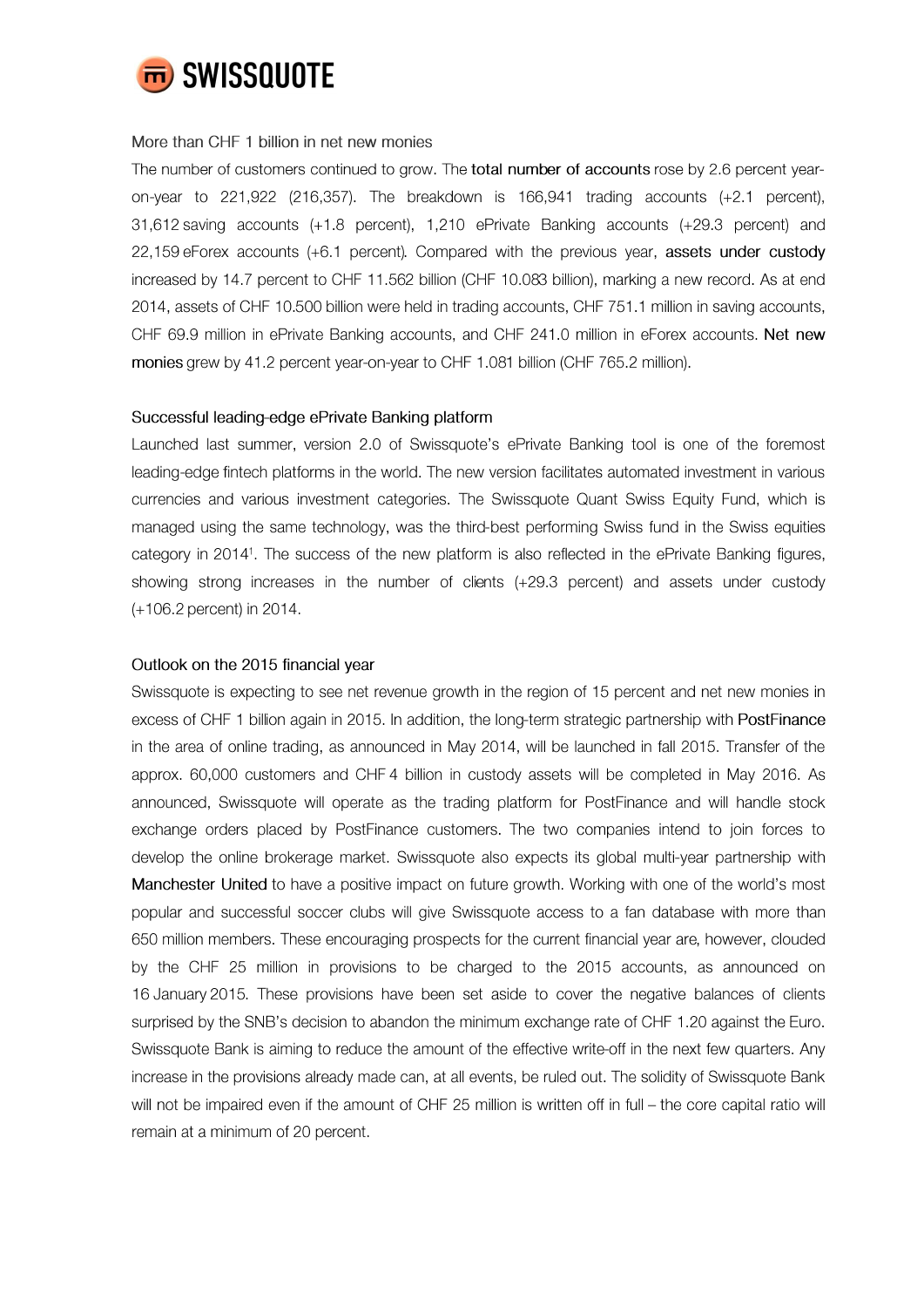

## Distribution of profit to shareholders

The Board of Directors will propose to the Annual General Meeting of Swissquote Group Holding Ltd on 7 May 2015 that an unchanged dividend of CHF 0.60 per share be distributed.

The complete financial report for the 2014 business year is available at: http://www.swissquote.ch - THE COMPANY/Investor Relations/Reporting

# Swissquote - The Swiss Leader in Online Banking

As a leading provider of online financial services, Swissquote offers innovative solutions and analysis tools to meet the wide range of demands and needs of its clients. As well as various online trading services, the user-friendly platform also provides solutions for eForex, ePrivate Banking, eMortgage and flexible saving accounts. In addition to a low-cost service for private clients, Swissquote also offers specialized services for independent asset managers and corporate clients. Swissquote Bank Ltd holds a banking license issued by its supervisory authority the Swiss Federal Financial Market Supervisory Authority (FINMA) and is a member of the Swiss Bankers Association. Its mother company, Swissquote Group Holding Ltd, is listed on the SIX Swiss Exchange (symbol: SQN).

# For further information

Marc Bürki, CEO Swissquote Group Holding Ltd / CEO Swissquote Bank Ltd Tel. +41 22 999 98 50, mobile +41 79 413 41 45, marc.burki@swissquote.ch

Nadja Keller, Assistant to CEO Tel. +41 44 825 88 01, nadja.keller@swissquote.ch

# Agenda 2015

07.05.2015 Annual General Meeting in Zurich 28.07.2015 Figures for the first half of 2015 (presentation at the SIX Swiss Exchange in Zurich)

<sup>1</sup> Source: e-fundresearch.com Data GmbH http://ch.e-fundresearch.com/funds/artikel/24018-die-besten-schweiz-aktienfonds-2014